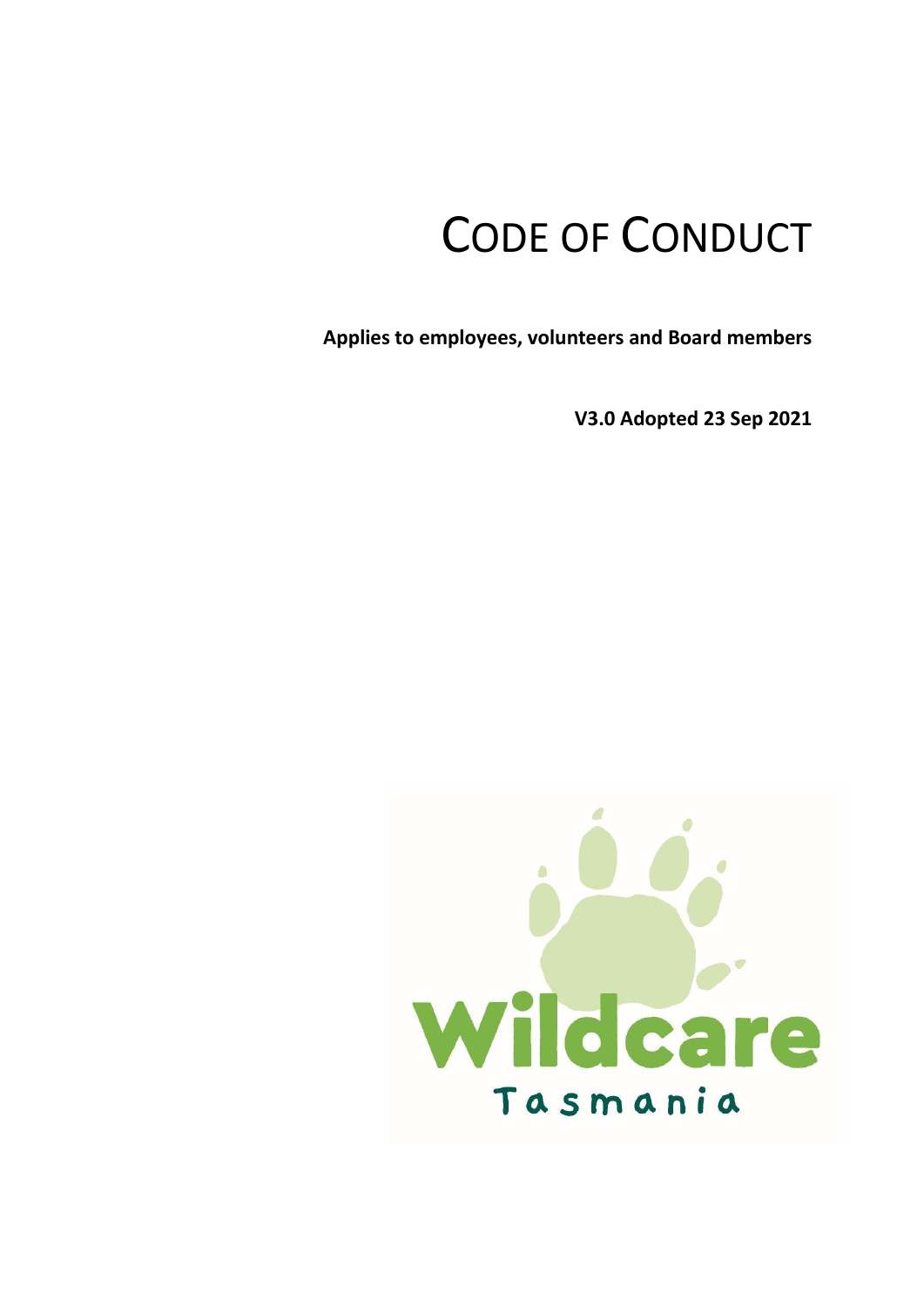# **We act with integrity**

The founding principle of the Code of Conduct is that we each take individual responsibility for acting with integrity at all times, even when it means making difficult choices.

We

- Obey all laws and regulations.
- Understand and adhere to this Code and Wildcare policies.
- Take all required training to understand our responsibilities.
- Act honestly in all of our Wildcare dealings.
- Are transparent in our communications.
- Speak up if we have a concern about any behaviour that may be a violation of the law, or this Code

### **We treat others with respect**

We

- Treat others respectfully
- Promote diversity in engaging staff or volunteers.
- Do not discriminate against or harass a colleague, remunerated or volunteer, on the basis of race, colour, religion, national origin, age, disability, military service, marital status, sexual orientation or any other characteristic protected by law.
- Do not sexually harass a colleague, remunerated or volunteer. Sexual harassment includes sexual advances, inappropriate references to sex or conduct of a sexual nature.
- Do not verbally abuse, threaten, taunt, intimidate or bully a colleague, remunerated or volunteer.

# **We provide a safe and healthy workplace**

Wildcare is committed to providing a safe and healthy workplace for colleagues and visitors. Each of us is responsible for acting in a way that protects ourselves and others.

We watch out for

- Unsafe practices or work conditions.
- Lax enforcement of risk assessment protocols or security standards, such as inadequate site briefings.

And ensure that we

- Observe safety, security and health rules and practices.
- Do not touch anyone in an unwelcome manner while conducting Wildcare activities.
- Never sell, possess or use illegal drugs while conducting Wildcare activities.
- Do not come to work on Wildcare business or activities while intoxicated or under the influence of drugs or alcohol.
- Immediately address and report risks to safety and security and any workplace accident or injury to an onsite manager.

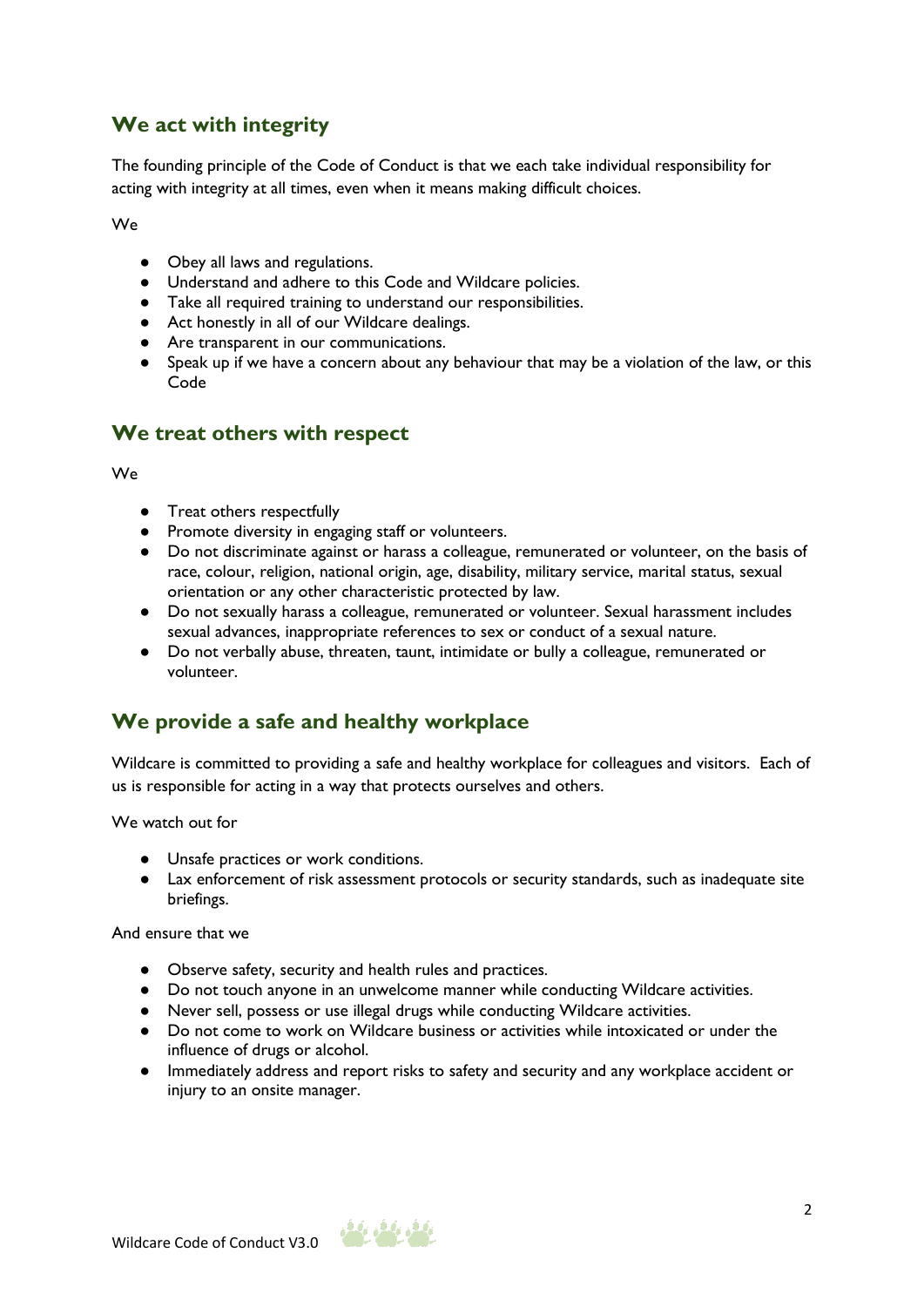# **We communicate thoughtfully and with respect for our partners**

We respect our Government partners and commercial partners. Maintaining strong relationships with our partners is critical to Wildcare's ongoing relevance and positive impact.

Wildcare is a non-political organisation. We do not make comment on Government policy, decisions or actions in any form of media, under the banner of Wildcare. We use the relevant feedback channels for particular organisations, where we have suggestions.

#### We

- Abide by the terms of any Agreements/Codes of Conduct that we may be a party to in our Wildcare activities
- Abide by the instructions of land managers
- Avoid making comment on Government policy, decisions or actions online, or in conversations under the banner of Wildcare.
- Are thoughtful in our communications. If we make a mistake, we correct it quickly.
- Think before we post on social media.
- Watch out for unintentionally writing or posting anything that may harm Wildcare's, Government or a commercial partners' reputations, or be damaging to the reputation of, or cause distress to, employees of, or volunteers working with these organisations.
- Abide by each social media platforms' rules and terms of use.

### **We have healthy and ethical relationships with our suppliers**

Engaging suppliers and subcontractors for Wildcare who provide superior service on reasonable terms is important to Wildcare's success.

We watch out for

- Any relationship with a supplier that is or could be perceived as a conflict of interest.
- Pressure to choose a supplier that does not offer competitive products, services, or terms.
- Supplier practices that could jeopardise our reputation.

And ensure that we

- Choose suppliers and contractors based on the quality of their products and services, and the competitiveness of the price, process and other terms and conditions.
- Choose suppliers who are well qualified and financially sound and avoid suppliers who have engaged in unlawful or unethical conduct or who could damage our reputation.
- Disclose any actual or potential conflict of interest or any personal relationship with a prospective supplier and record it on the Conflicts of Interest Register.
- Avoid any favour from a supplier which might create the perception of personal benefit.

### **We respect privacy and personal information**

We safeguard Wildcare members' personal and sensitive information. This includes information we collect for managing Wildcare groups, recruiting, remunerating and training, managing individual performance, member administration, and ensuring health and safety of staff and volunteers.

We watch out for

● Unintentional exposure of personal or sensitive information in public settings,

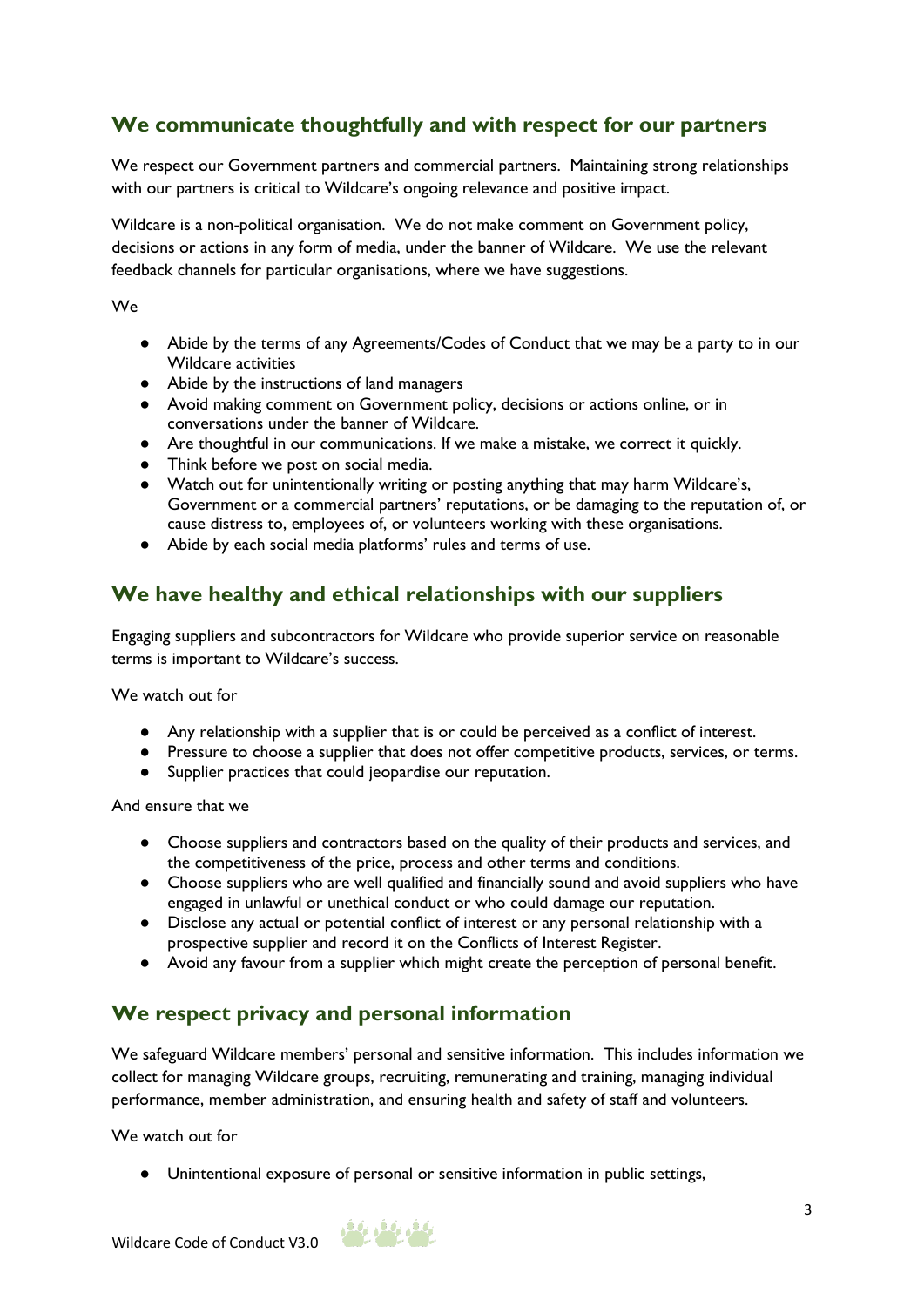- Insecure storage of personal or sensitive information
- Requests for information without appropriate authority.

And ensure that we:

- Adhere to Wildcare's Privacy Policy regarding the protection of personal and sensitive information.
- Store Wildcare information only in the correct place.
- Maintain appropriate computer security software and practices if provided with web editing access rights.
- Immediately report any loss or inadvertent disclosure of personal information to the Wildcare CEO

### **We manage conflicts of interest with integrity**

We are transparent about potential, perceived or actual conflicts of interest. We manage conflicts by either avoiding the conflict or disclosing the nature of the conflict.

We watch out for:

- Proposing a close friend or relative as a supplier or contractor and employer without disclosing interest.
- Proposing a company in which we have a financial interest as a supplier or contractor without disclosing the interest.
- Doing work for a supplier.
- Allowing a supplier or contractor to do private work for us whether paid or unpaid.
- Receiving gifts entertainment or other favours from a supplier or contractor that could create the perception of improper influence.

The Wildcare Board, Wildcare Grants Assessment Committee and CEO maintain a Register of Interests.

#### **We safeguard Wildcare assets**

Wildcare assets include our brand, funds, facilities, equipment, information systems, intellectual property and confidential information.

We watch out for

- Poor password practices, such as sharing passwords, using the same password for multiple purposes and not regularly changing passwords.
- Wildcare assets left unsecured when not in use.
- Communications or internet use that could introduce viruses to, or breach firewalls of, Wildcare systems.
- Use of unapproved software.
- Fundraising efforts that are managed by only one person.

And ensure we

- Have transparent processes around collection and management of money, and involve more than one person in money handling.
- Seek Wildcare CEO's approval before mentioning Wildcare or the name of any Wildcare branches in an online crowd funding campaign.